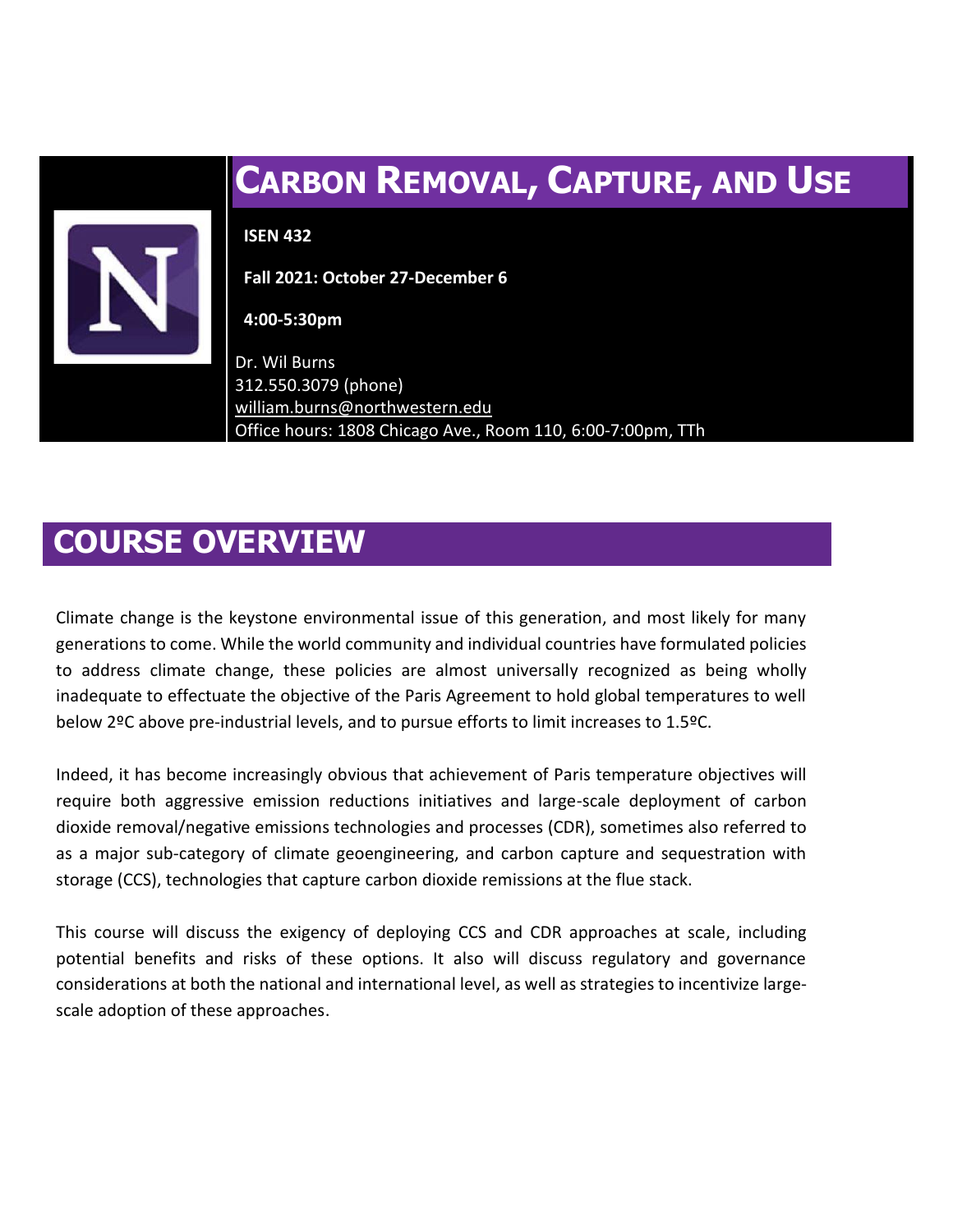# **LEARNING OBJECTIVES**

#### **After taking this course you should be able to:**

- Distinguish between carbon dioxide removal and carbon capture and storage approaches;
- Understand the technological aspects of carbon capture and storage, potential risks and benefits, and constraints to large-scale deployment;
- Understand the potential risks and benefits of natural and industrial carbon removal approaches;
- **EXECT** Assess the adequacy of current governance mechanisms for CCS and CDR options and identify gaps in governance;
- Identify constraints to large-scale deployment of carbon dioxide removal approaches

# **COURSE READINGS**

**The readings for the course will be derived from the following sources, designated in the class schedule with the icons listed below:**

- **E Electronic readings**, which are available on the course Canvas site for this course. Click on the "Files" link and look for the "Readings" folder.
- **Conline Hyperlinks**, which must be accessed via the online version of the Syllabus on the course Canvas site.

# **ASSESSMENT/ASSIGNMENT SCHEDULE**

| <b>Assignment</b>                   | <b>Deadline</b>                      | $\frac{O}{O}$ |
|-------------------------------------|--------------------------------------|---------------|
|                                     |                                      | Grade         |
| <b>Special Topics Presentations</b> | <b>Per Assigned Date in Syllabus</b> | 25%           |
| <b>Term Paper</b>                   | December 10                          | 50%           |
| <b>Class Participation</b>          | <b>Ongoing</b>                       | 25%           |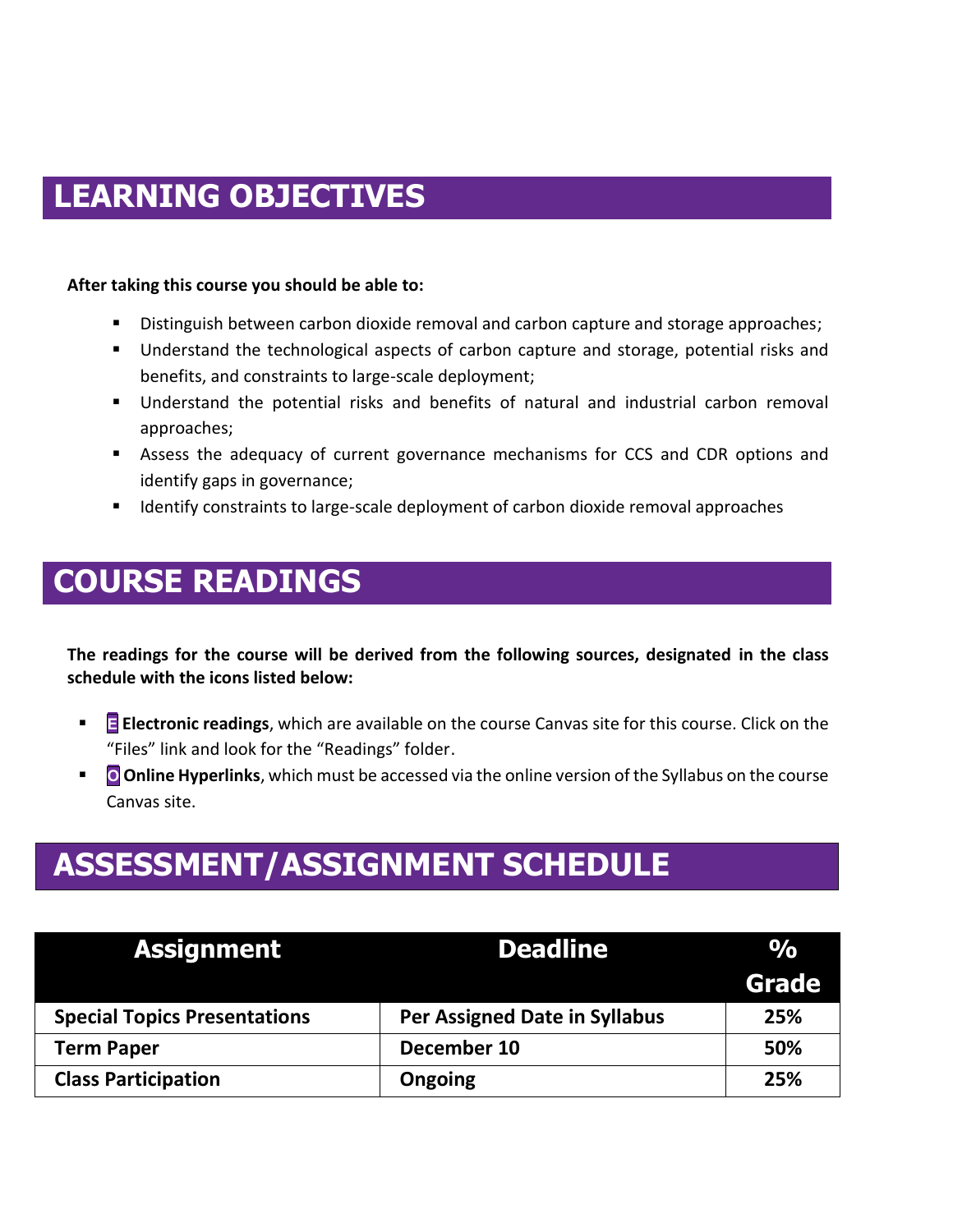# **BRIEF SUMMARY OF ASSIGNMENTS**

# **Special Topics Presentations**

Students will work in groups of 2-3 to prepare 15-minute presentations for class on assigned topics. Please see the "Assignment Guidelines" folder under the Files folder for further instruction.

#### **Term Paper Summary Presentations/Term Paper**

Each student will prepare a 10-page term paper, conforming to the guidelines set forth in the "Term Paper Guidelines" document, in the "Term Papers" folder under the Files folder on the Canvas site. Each student will also prepare an electronic presentation for class on their preliminary findings. Students and the instructor in the course will provide feedback on the paper, including suggestions.

## **Class Participation**

Class participation assessment will be comprised of your participation during class sessions, including participation in statute/cases exercises. Being prepared for class is about more than just showing up, it's also about making sure you've completed the readings, homework, etc. so that you are able to make thoughtful contributions during class. Sitting silently and/or being unprepared can damage your participation grade. When in a virtual class, I expect students to keep their camera and mute on as much as possible. When in the classroom, I expect students to keep their phones off and put away.

# **Policies**

#### **GRADING/ASSESSMENT**

All questions and problems regarding grades must be presented in writing within one week after the test, homework, or project has been returned. The grading scale is fixed, please do not wait until the end of the quarter if you are concerned about the direction of your grade. Grades will be assigned based on all the work you have completed during the semester using the following scale: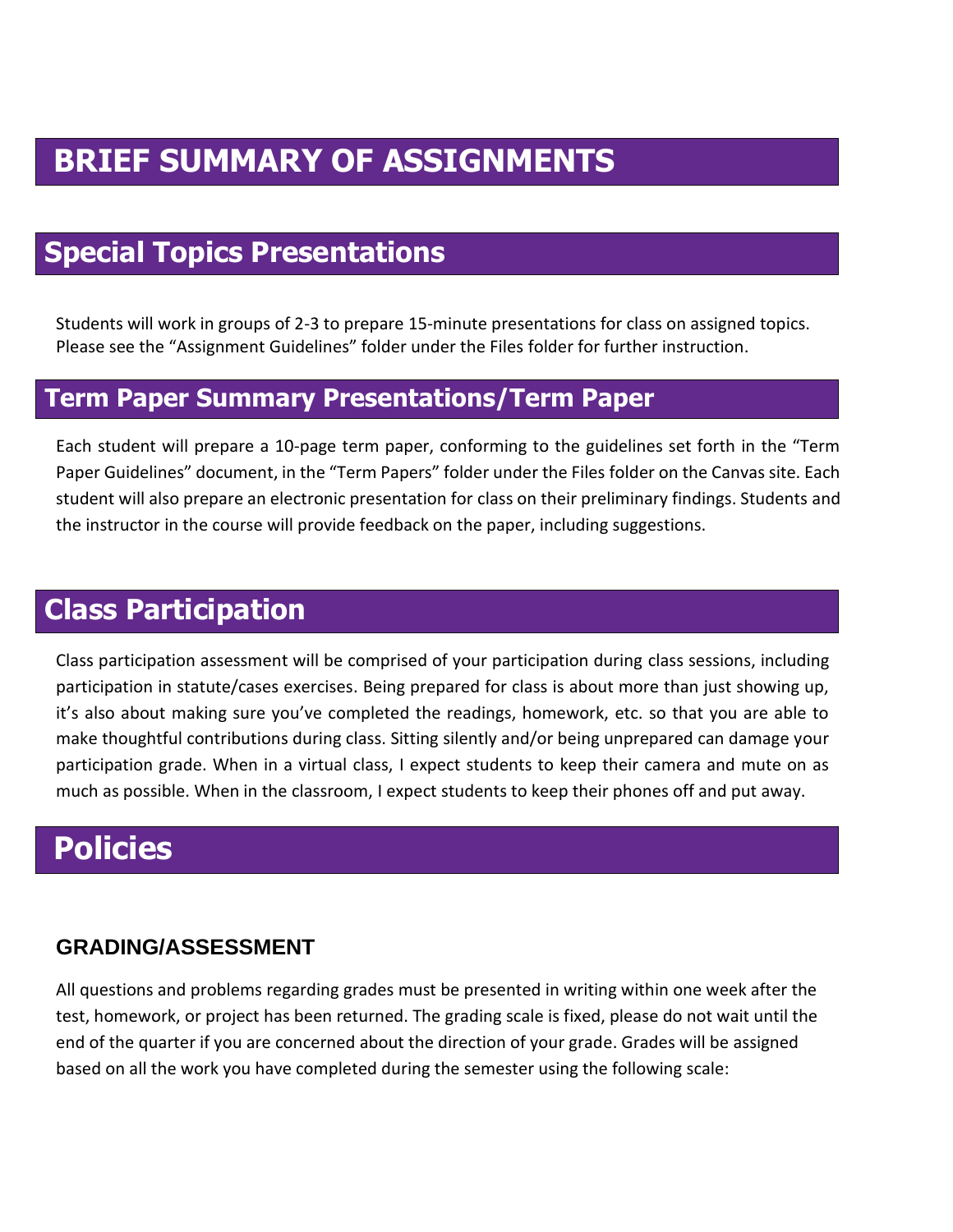| A         | 93.333 to 100    | C    | 73.333 to 76.666 |
|-----------|------------------|------|------------------|
| А-        | 90,000 to 93,333 | $C-$ | 70,000 to 73,333 |
| $B+$      | 86,666 to 90,000 | D+   | 66.666 to 70,000 |
| в         | 83.333 to 86.666 | D    | 63.333 to 66.666 |
| <b>B-</b> | 80,000 to 83,333 | D-   | 60,000 to 63,333 |
| $C+$      | 76.666 to 80,000 | F    | < 60.000         |

### **ACADEMIC INTEGRITY**

Academic integrity is taken very seriously at Northwestern. Students are responsible for reading and understanding Northwestern's Academic Integrity policies. All suspected violations will be reported to the McCormick College of Engineering's Dean's Office. These include cheating, plagiarism, fabrication, unfair advantage, unauthorized collaboration, and aiding and abetting of academic dishonesty. Students found in violation of academic integrity may receive a zero on the assignment or a failing grade for the course and may be suspended or permanently expelled from the University. See [Academic Integrity: A Basic Guide](https://www.northwestern.edu/provost/policies/academic-integrity/Academic-Integrity-Guide-August-2019.pdf) for more information.

In the specific context of plagiarism, please refer to Northwestern's resources on academic integrity for guidance on how to properly use and credit research in your work: [http://www.northwestern.edu/provost/policies/academic-integrity/.](http://www.northwestern.edu/provost/policies/academic-integrity/)

Suspected violations of academic integrity will be reported to the Dean's Office. For more information on Northwestern's academic integrity policies, see: http://www.weinberg.northwestern.edu/handbook/integrity/index.html.

### **ACCESSIBILITY/ACCOMMODATION:**

Northwestern University is committed to providing the most accessible learning environment as possible for students with disabilities. Should you anticipate or experience disability-related barriers in the academic setting, please contact AccessibleNU to move forward with the university's established accommodation process (e: [accessiblenu@northwestern.edu;](mailto:accessiblenu@northwestern.edu) p: 847-467-5530). If you already have established accommodations with AccessibleNU, please let me know as soon as possible, preferably within the first two weeks of the term, so we can work together to implement your disability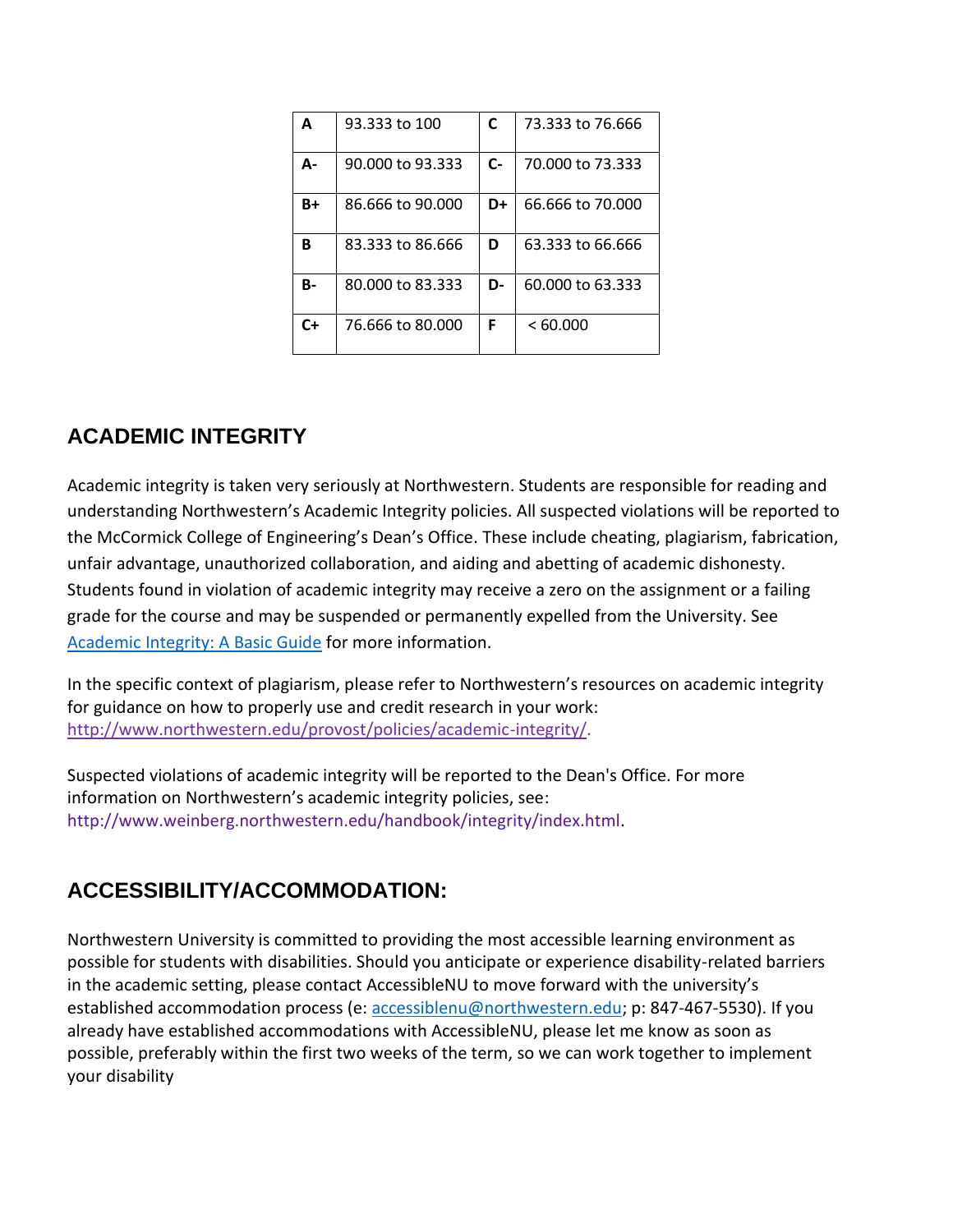Any student requesting accommodations related to a disability or other condition is required to register with AccessibleNU (accessiblenu@northwestern.edu; 847-467-5530) and provide professors with an accommodation notification from AccessibleNU, preferably within the first two weeks of class. All information will remain confidential.

### **COVID 19 CLASSROOM EXPECTATIONS STATEMENT**

Students, faculty, and staff must comply with University expectations regarding appropriate classroom behavior, including those outlined below and in the [COVID-19 Code of Conduct.](https://www.northwestern.edu/communitystandards/about-us/northwestern-university-student-expectations-covid-19-code-of-conduct.html) With respect to classroom procedures, this includes:

- Policies regarding masking and social distancing evolve as the public health situation changes. Students are responsible for understanding and complying with current masking, testing, Symptom Tracking, and social distancing requirements.
- **■** In some classes, masking and/or social distancing may be required as a result of an Americans with Disabilities Act (ADA) accommodation for the instructor or a student in the class even when not generally required on campus. In such cases, the instructor will notify the class.
- No food is allowed inside classrooms. Drinks are permitted, but please keep your face covering on and use a straw.
- Faculty may assign seats in some classes to help facilitate contact tracing in the event that a student tests positive for COVID-19. Students must sit in their assigned seats.

If a student fails to comply with th[e COVID-19 Code of Conduct](https://www.northwestern.edu/communitystandards/about-us/northwestern-university-student-expectations-covid-19-code-of-conduct.html) or other University expectations related to COVID-19, the instructor may ask the student to leave the class. The instructor is asked to report the incident to the Office of Community Standards for additional follow-up.

### **CLASS RECORDING**

This class or portions of this class will be recorded by the instructor for educational purpose and available to the class during the quarter. Your instructor will communicate how you can access the recordings. Portions of the course that contain images, questions or commentary/discussion by students will be edited out of any recordings that are saved beyond the current term.

Unauthorized student recording of classroom or other academic activities (including advising sessions or office hours) is prohibited. Unauthorized recording is unethical and may also be a violation of University policy and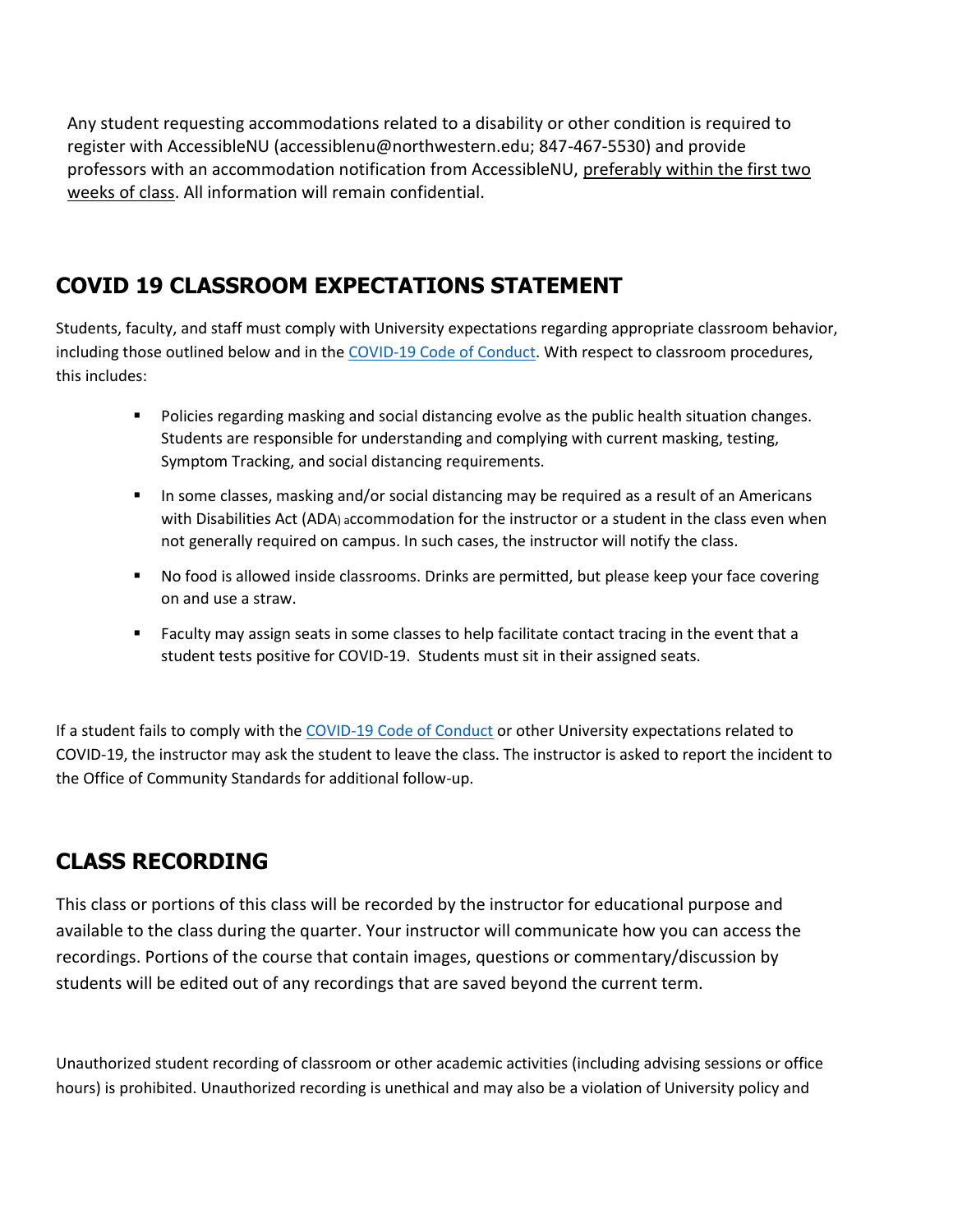state law. Students requesting the use of assistive technology as an accommodation should contact [AccessibleNU.](https://www.northwestern.edu/accessiblenu/) Unauthorized use of classroom recordings – including distributing or posting them – is also prohibited. Under the University's [Copyright Policy,](https://www.invo.northwestern.edu/invention-disclosure/policies-forms/copyright-policy/) faculty own the copyright to instructional materials including those resources created specifically for the purposes of instruction, such as syllabi, lectures and lecture notes, and presentations. Students cannot copy, reproduce, display, or distribute these materials. Students who engage in unauthorized recording, unauthorized use of a recording, or unauthorized distribution of instructional materials will be referred to the appropriate University office for follow-up.

### **THE WRITING PLACE**

When working on writing assignments for this class, I encourage you to visit the Writing Place, Northwestern's peer writing center. You will work with juniors and seniors who have been trained to provide you feedback and assistance on any type of writing at any stage in the writing process. They will not edit your work. Rather, they will work with you to brainstorm ideas, organize or outline an essay, clarify your argument, document your sources correctly, or refine grammar and style.

| <b>COURSE SCHEDULE</b> |                                                                                                                                                                                                                     |
|------------------------|---------------------------------------------------------------------------------------------------------------------------------------------------------------------------------------------------------------------|
| 10.27                  | <b>Introduction to the Course</b>                                                                                                                                                                                   |
|                        | Instructor introduction<br>п<br>Student introductions<br>٠<br>Review of syllabus<br>٠<br>Lecture/Discussion: The exigency for carbon capture and storage and carbon dioxide removal in climate<br>٠<br>policymaking |
|                        | <b>READINGS:</b>                                                                                                                                                                                                    |
|                        | Bistline & Blanford, Impact of carbon dioxide removal technologies on deep decarbonization of the electric<br>power sector, 1 NATURE COMMUNICATIONS 1-12 (2021)                                                     |
|                        | O Warszawski, et al, All options, not silver bullets, needed to limit global warming to 1.5 °C: a scenario appraisal,<br>16 ENVIRONMENTAL RESEARCH LETTERS, Art. 064037 (2021)                                      |
|                        | O Climate Crisis Advisory Group, The Final Warning Bell: The Most Important Assessment of Humanity's Future on<br><b>Earth to Date 1-12 (2021)</b>                                                                  |
|                        | O Foley, Opinion: The World Needs Better Climate Pledges, Project Drawdown, June 17, 2021                                                                                                                           |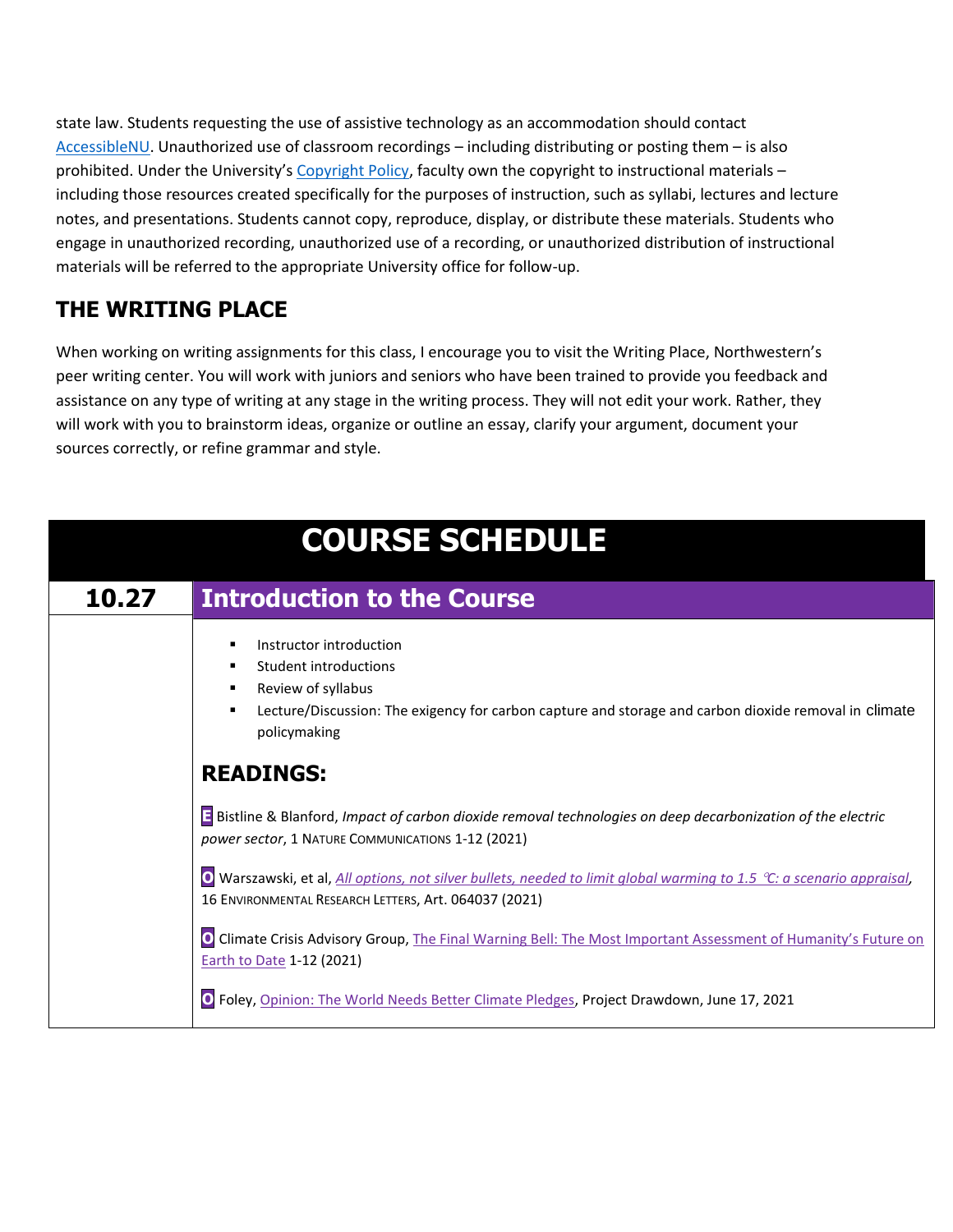| <b>SECTION</b>      | <b>CARBON CAPTURE APPROACHES</b>                                                                                                                                                                    |
|---------------------|-----------------------------------------------------------------------------------------------------------------------------------------------------------------------------------------------------|
| 11.1                | <b>Carbon Capture with Utilization and Storage (CCUS):</b><br><b>Overview</b>                                                                                                                       |
|                     | <b>READINGS:</b>                                                                                                                                                                                    |
|                     | Bandilla, Carbon Capture and Storage, FUTURE ENERGY 669-692 (3rd ed. 2020)                                                                                                                          |
|                     | O Biniek, Driving CO <sub>2</sub> emissions to zero (and beyond) with carbon capture, use, and storage, McKinsey Report,<br><b>June 2020</b>                                                        |
| 11.3                | <b>Carbon Capture with Utilization and Storage (CCUS):</b>                                                                                                                                          |
|                     | <b>Legal and Policy Considerations</b>                                                                                                                                                              |
|                     | <b>READINGS:</b>                                                                                                                                                                                    |
|                     | Mikunda, et al., Carbon capture and storage and the sustainable development goals, 108 INTERNATIONAL JOURNAL<br>OF GREENHOUSE GAS CONTROL, Art. 103318 (2021)                                       |
|                     | E Wang, et al., What went wrong? Learning from three decades of carbon capture, utilization and sequestration<br>(CCUS) pilot and demonstration projects, 158 ENERGY POLICY, Art. No. 112546 (2021) |
|                     | O Carbon Capture is not a climate solution: Letter by NGO coalition to President Biden, et al., July 19, 2021                                                                                       |
|                     | O Council on Environmental Quality, Report to Congress on Carbon Capture, Utilization, and Storage 23-37 (2021)                                                                                     |
|                     | Guest speaker: Matt Bright, Senior Adviser, Advocacy and Communications, Global CCS<br>Institute: https://www.globalccsinstitute.com/about/our-team/matt-bright/                                    |
| <b>SECTION</b><br>2 | "NATURE-BASED" CARBON REMOVAL SOLUTIONS                                                                                                                                                             |
| 11.8                | <b>Afforestation/Reforestation</b>                                                                                                                                                                  |
|                     | <b>READINGS:</b>                                                                                                                                                                                    |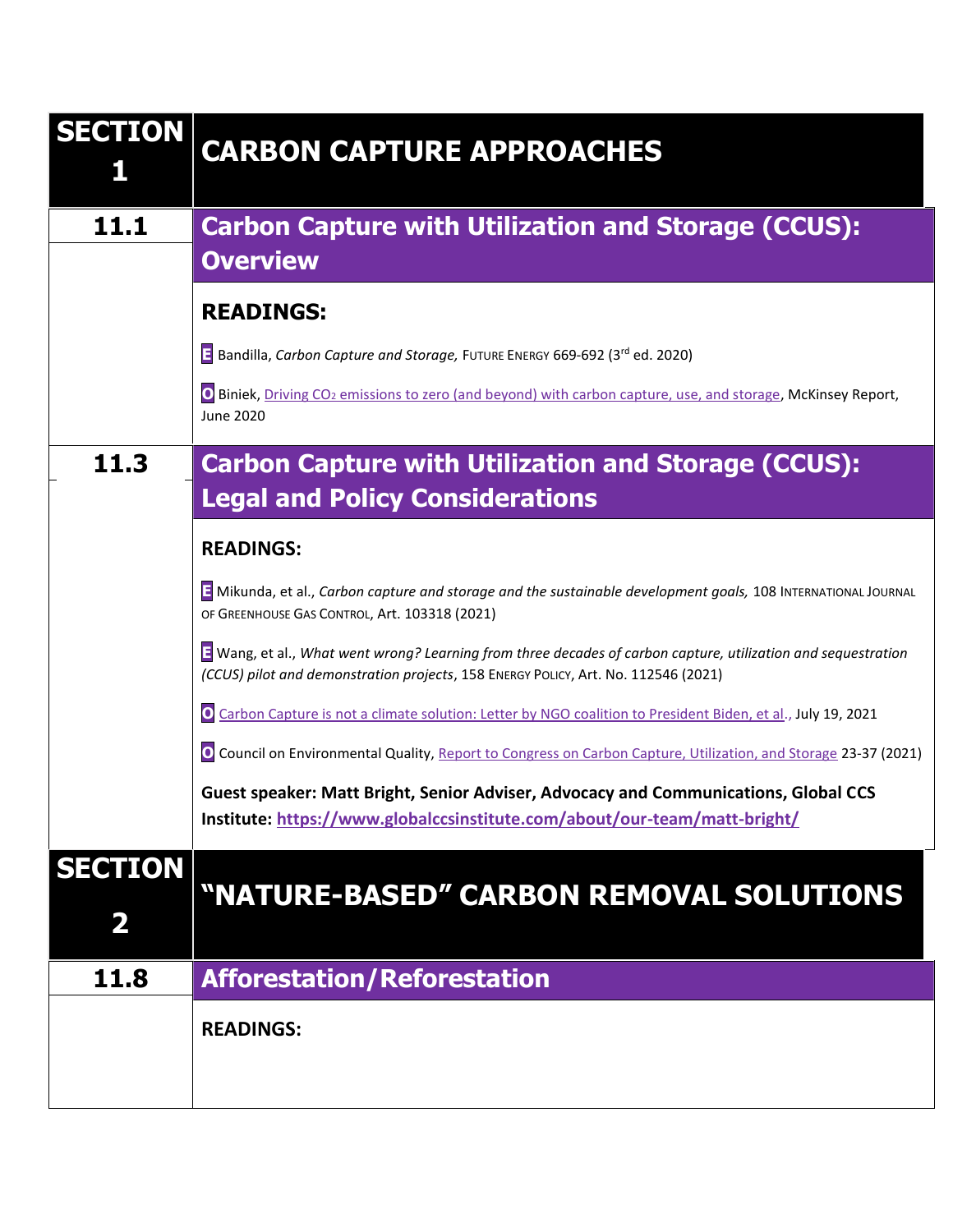|                | E Di Sacco, et al., Ten golden rules for reforestation to optimize carbon sequestration, biodiversity recovery and<br>livelihood benefits, GCB REVIEWS 1-21 (2020)                                                                                       |
|----------------|----------------------------------------------------------------------------------------------------------------------------------------------------------------------------------------------------------------------------------------------------------|
|                | T von Hedemann, Forest policy and management approaches for carbon dioxide removal, 10 INTERFACE FOCUS 1-16<br>(2020)                                                                                                                                    |
|                | STUDENT GROUP PRESENTATION: SCIENCE-BASED TARGETS INITIATIVE (SBTI) AND FOREST<br><b>PROTOCOLS</b>                                                                                                                                                       |
| 11.10          | <b>Soils/Regenerative Agriculture</b>                                                                                                                                                                                                                    |
|                | <b>READINGS:</b>                                                                                                                                                                                                                                         |
|                | Paustian, Climate Smart Soils, 532 NATURE 49-57 (2016)                                                                                                                                                                                                   |
|                | O Evich & Monnay, <i>In rare bi-partisan move, Senate approves bill to help farmers profit on climate action</i> , Politico<br>June 24, 2021                                                                                                             |
|                | E Baveye, The 4 per 1000 initiative: a credibility issue for the soil science community?, 309 GEODERMA 118-23<br>(2018)                                                                                                                                  |
|                | O Ranganathan, et al., Regenerative Agriculture: Good for Soil Health, but Limited Potential to Mitigate Climate<br>Change, World Resources Institute, May 12, 2020                                                                                      |
|                | Guest Speaker: Radhika Moolgavkar, Head of Methodology, Nori Carbon Removal<br>Marketplace, https://nori.com/about                                                                                                                                       |
| <b>SECTION</b> | <b>Bioenergy and Carbon Capture with Storage</b><br><b>BECOS</b>                                                                                                                                                                                         |
| 11.15          | <b>Overview of BECCS</b>                                                                                                                                                                                                                                 |
|                | <b>READINGS:</b>                                                                                                                                                                                                                                         |
|                | E Babin, et al. Potential and challenges of bioenergy with carbon capture storage as a carbon-negative energy<br>source: A Review, 146 BIOMASS & BIOENERGY, Art. 105968 (2021)                                                                           |
|                | Full, A New Perspective for Climate Change Mitigation - Introducing Carbon-Negative Hydrogen Production<br>from Biomass with Carbon Capture and Storage (HyBECCS), 13 SUSTAINABILITY 1-22 (2021)                                                         |
|                | E Burns, Human Rights Dimensions of Bioenergy With Carbon Capture and Storage: A Framework for Climate<br>Justice in the Realm of Climate Geoengineering, in CLIMATE JUSTICE: CASE STUDIES IN GLOBAL AND REGIONAL GOVERNANCE<br>CHALLENGES 149-70 (2016) |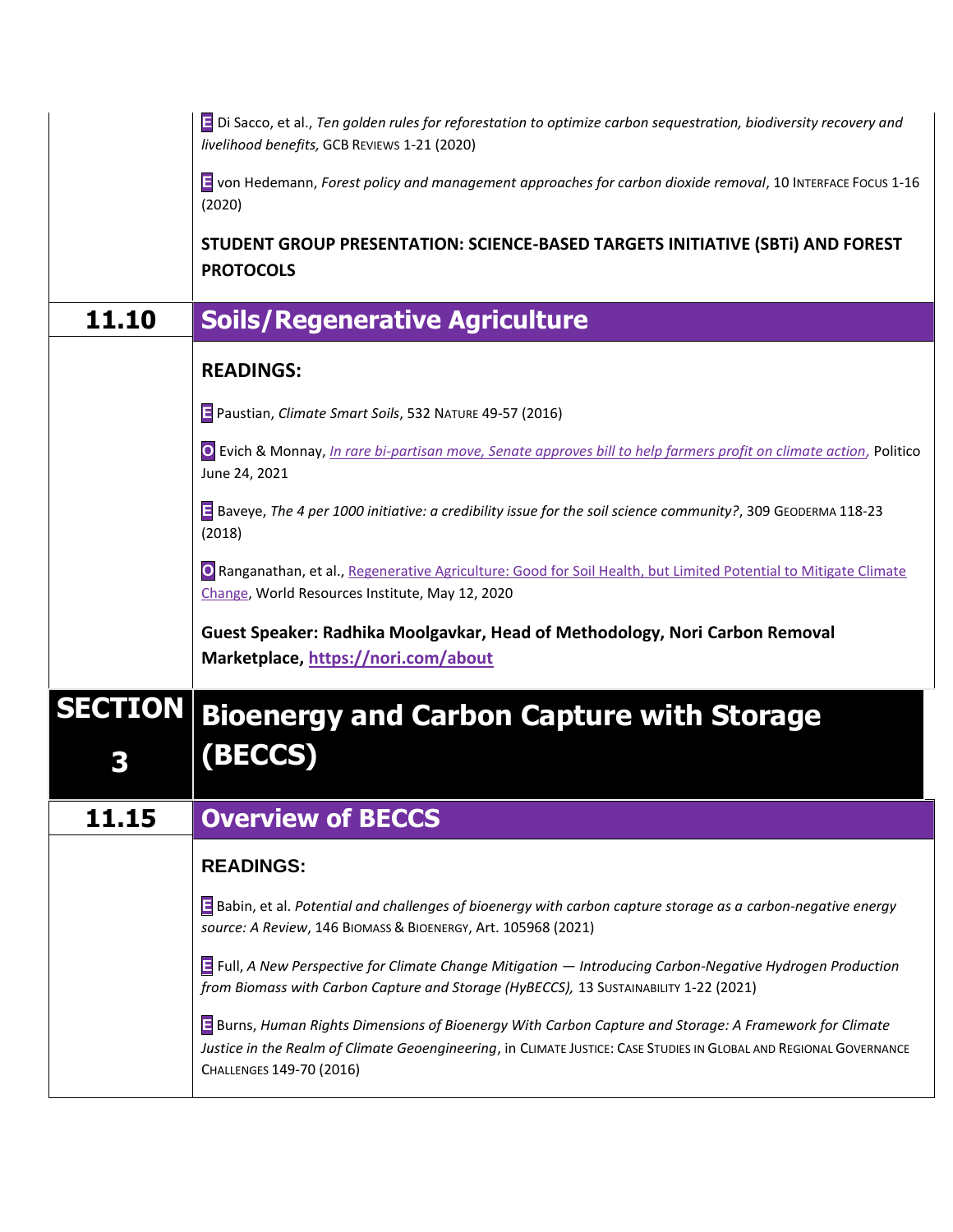|                     | Student Group Presentation: Algae with Bioenergy Carbon Capture and Storage (ABECCS)                                                           |
|---------------------|------------------------------------------------------------------------------------------------------------------------------------------------|
| <b>SECTION</b>      | <b>DIRECT AIR CAPTURE</b>                                                                                                                      |
| 11.17               | <b>Overview of Direct Air Capture</b>                                                                                                          |
|                     | <b>READINGS:</b>                                                                                                                               |
|                     | Sabatino, et al., A comparative energy and costs assessment and optimization for direct air capture<br>technologies, 5 Joule 2047-76 (2021)    |
|                     | B Jacobson, The health and climate impacts of carbon capture and direct air capture, 12 ENERGY ENVIRON. SCI. 3567-<br>74 (2019)                |
|                     | Guest Speaker: Klaus Lackner, Arizona State University & Scientific Advisor, Carbon Collect:<br>https://mechanicaltrees.com/klaus-lackner-phd/ |
| <b>SECTION</b><br>5 | <b>ENHANCED MINERAL WEATHERING</b>                                                                                                             |
| 11.22               | <b>Overview and Legal Regulation of Enhanced Mineral</b><br><b>Weathering</b>                                                                  |
|                     |                                                                                                                                                |
|                     | <b>READINGS:</b>                                                                                                                               |
|                     | E Beerling, et al., Farming with crops and rocks to address global climate, food and soil security, 4 NATURE PLANTS<br>138-47 (2018)           |
|                     | Goll, et al., Potential CO2 removal from enhanced weathering by ecosystem responses to powdered rock, NATURE<br><b>GEOSCIENCE 1-4 (2021)</b>   |
|                     | E Lawford-Smith & Currie, Accelerating the Carbon Cycle: the ethics of enhanced weathering, 13 Biology Letters,<br>Art. 20160859 (2016)        |
|                     | Guest Speaker, Romany Webb, Senior Fellow and Associate Research Scholar Sabin Center                                                          |
|                     | for Climate Change Law Columbia Law School:                                                                                                    |
|                     | https://climate.law.columbia.edu/directory/romany-m-webb                                                                                       |
| 11.24               |                                                                                                                                                |

and the control